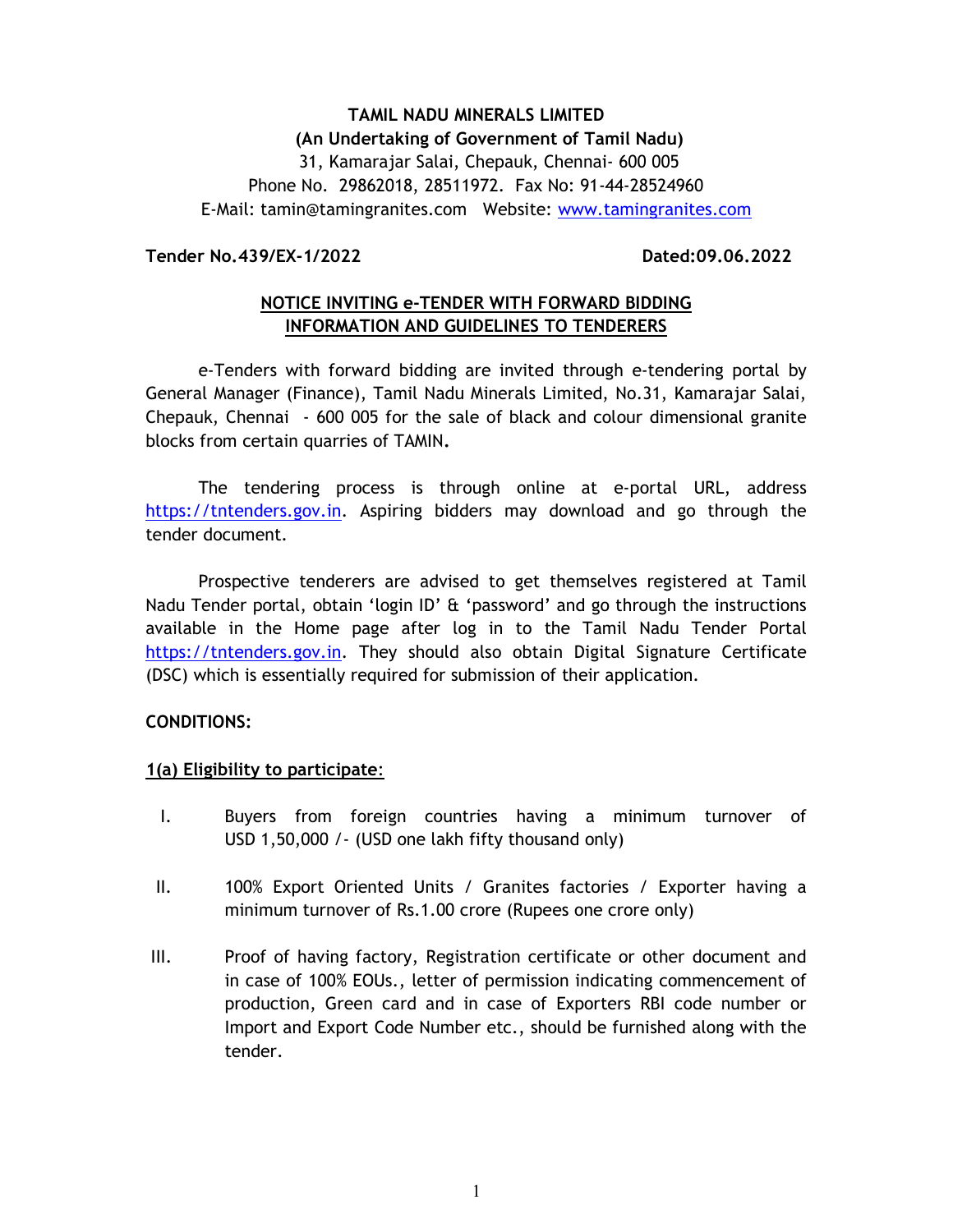IV. Audited annual accounts of the previous financial year of the tenderer should be enclosed with Technical bid, as proof of minimum turnover of Rs.1.00 crore (Rupees one crore only) or in equivalent USD (necessarily in English) in case of both foreign & Inland buyers.

## V. Quantity Allotment:

# a) Foreign Buyers / Inland Buyers:

 The foreign / inland buyers shall be allotted 70% quantity of raw blocks produced in the quarries quoted for every month, in a sustained manner and shall provide assurance for the same in column 11 & 12 of the Annexure - 2 of the tender. The Managing Director, TAMIN reserves the right to increase / decrease the percentage of quantity to be lifted by successful tenderer.

## 1(b). The following categories will not be eligible to participate in the tender:

- i. Buyers who came to adverse notice in dealing with TAMIN either as buyer, or in any other capacity.
- ii. Buyers those who have filed cases / litigation pending disposal against TAMIN in any Court of law.
- iii. Buyers who are defaulters in terms of non payment for the granite blocks selected for which penal action taken / caused loss to TAMIN in any of the earlier tenders and black listed from participating in future tenders.
- iv. Those who have indulged in malfeasance during the course of their business transactions with TAMIN.
- v. Quarry operators / Owners / Partners of adjoining quarries of similar / same varieties within the radius of 1000 meters.
- vi. Buyers / Parties / Firms / Persons owing any dues to TAMIN as on 30.04.2022. If they cleared the dues before the participation in Tender, evidence to be enclosed.
- vii. Contractors who are providing labour / machinery for hire directly or in their sister concern name are not eligible to participate for the particular quarry in which services are being provided.

# 2. Forward bidding:

a) The bidders shall first submit their E-tenders and then take part in the forward bidding when the live forward bidding is opened during the stipulated date & time as in the critical data sheet Annexure-5 only forward bids ie., increased rates will be allowed in the bidding.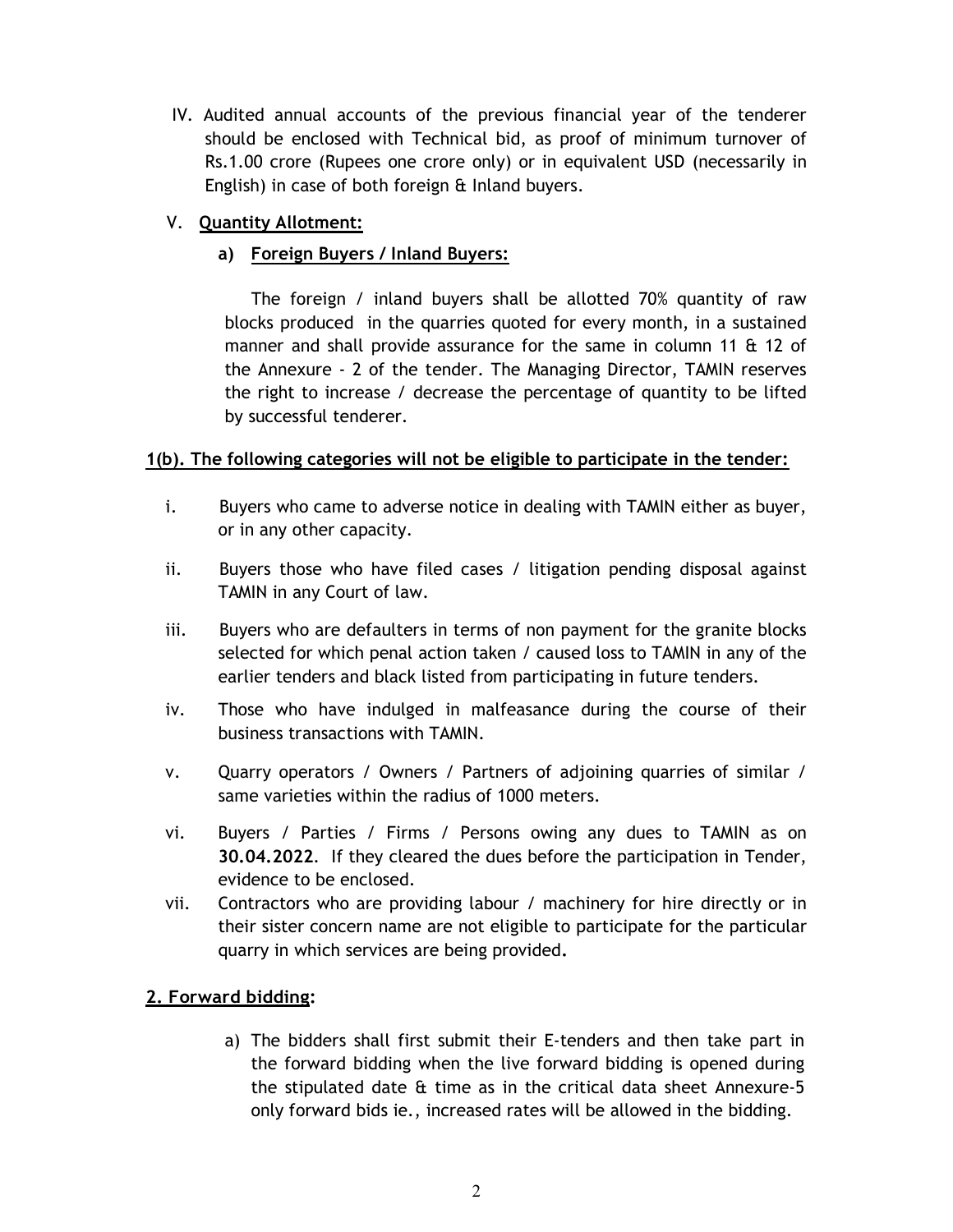- b) The date & time period of forward bidding will be intimated through the e-procurement portal/ email after evaluation of the E-tenders.
- c) The Highest (H1) price quoted in the e-tender will be fixed as the base price for the forward Bidding. The bidding will be forward and the bidders shall quote higher rates. The currency of bidding is in INR. The foreign bidders are asked to bid at Indian currency by converting quoted USD price into INR at the exchange value given in the portal and subtracting the  $C \oplus F$ , loading, transport charges given in the Annexure – 4.
- d) The bidder shall participate in the forward bidding, only for the granite raw blocks for which he has quoted in the e- tender. Bidding for the granite raw blocks, not quoted by the bidder, will not be opened for him. The bidders who have not participated in the e-tender cannot participate in the forward bidding also.
- e) If there are any clarifications, the same may be obtained online through the e- Portal or through the contact details given in the tender document. Bidder should take into account of the corrigendum published, if any, before submitting the bids online.
- f) TAMIN will not be held responsible for any sort of delay or the difficulties faced during the submission of bids online by the bidders due to local network issues.
- g) The time that is displayed from the server clock at the top of the tender portal, will be valid for all actions of requesting bid submission, bid opening, forward bidding etc., in the e- Procurement portal.
- h) All notices and correspondence to the bidder(s) will be sent by email only, during the process till finalization of tender with forward bidding. Hence the bidders are required to ensure that their email address provided at the time of registration is valid and updated. Bidders are also requested to ensure validity of their DSC.
- i) Bidders are advised to see the web site regularly to remain updated with latest information to ensure that they do not miss out any corrigendum / addendum uploaded against the said e-tender with forward bidding. The responsibility of downloading the related corrigendum, if any, will be that of the bidders.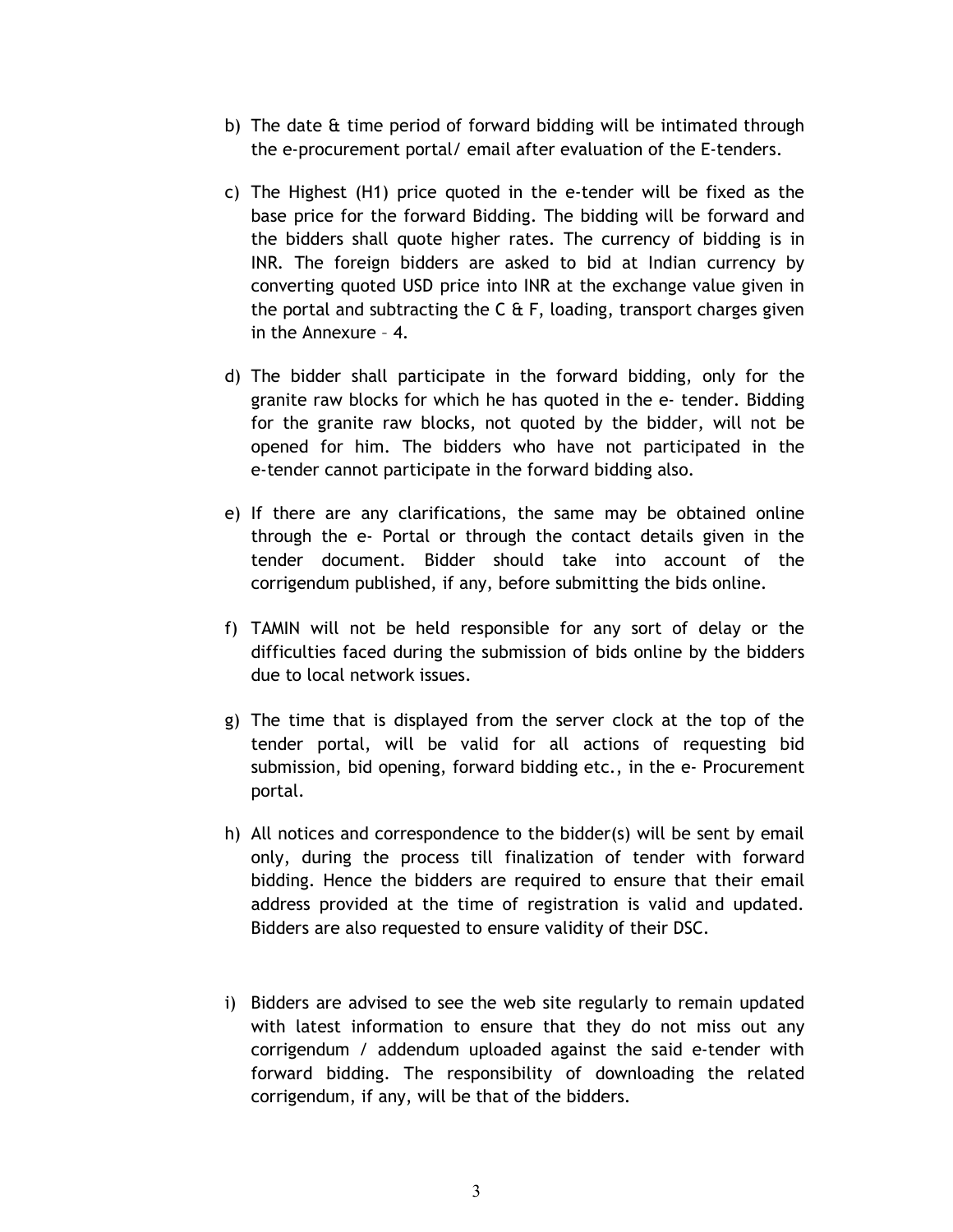- j) All electronic bids submitted during the e-tender with forward bidding process shall be legally binding on the bidder. Any bid will be considered as the valid bid offered by that bidder and acceptance of the same by the TAMIN will form a binding contract between TAMIN and the Bidder.
- k) It is mandatory that all the bids are submitted with digital signature certificate otherwise the same will not be accepted by the system.
- l) TAMIN reserves the right to cancel or reject or accept or withdraw or extend the tender with forward bidding in full or in part as the case may be without assigning any reason thereof.
- m) The server time shall be treated as final and binding. Bids recorded in the server before the bid closing time will only be treated as valid bid. Bidders are, therefore, advised to submit their bids well before the closing time of e-tender/auction. If any bid reaches the server after the bid closing time as per server time, the same will not be recorded and no complaint in this regard shall be entertained.
- n) Bidders are advised to exercise caution in quoting their bids in e-Tender/auction to avoid any mistake. Bids once submitted can't be recalled after bid closing time.
- o) Tenders shall be subject to all the condition stipulated in the Tender specification. Any other conditions of counter offers stipulated by the tenderers in their tender will not be accepted.

## 3. Location of quarries.

The details of locations of the quarries and quantity offered for sale are furnished in the Annexure-1

## 4. Tender Submission:

- i. Bidder has to select the payment option as "pay online" to pay the EMD amount. Only after payment of EMD, bidder will be able to encrypt/upload their bids. In order to avoid last minute lapses, it is recommended to make payment and submit the bid as early as possible. The contracting authority is not responsible for any sort of difficulty faced/failure in submission of bids online by the bidder.
- ii. Tenders should be submitted through online e-portal URL, address https://tntenders.gov.in. Bid submission through online ends on 14.07.2022 at 1400 hrs.
- iii. Uploading of tender in the location other than specified above shall not be considered. Hard copy of tender shall not be entertained.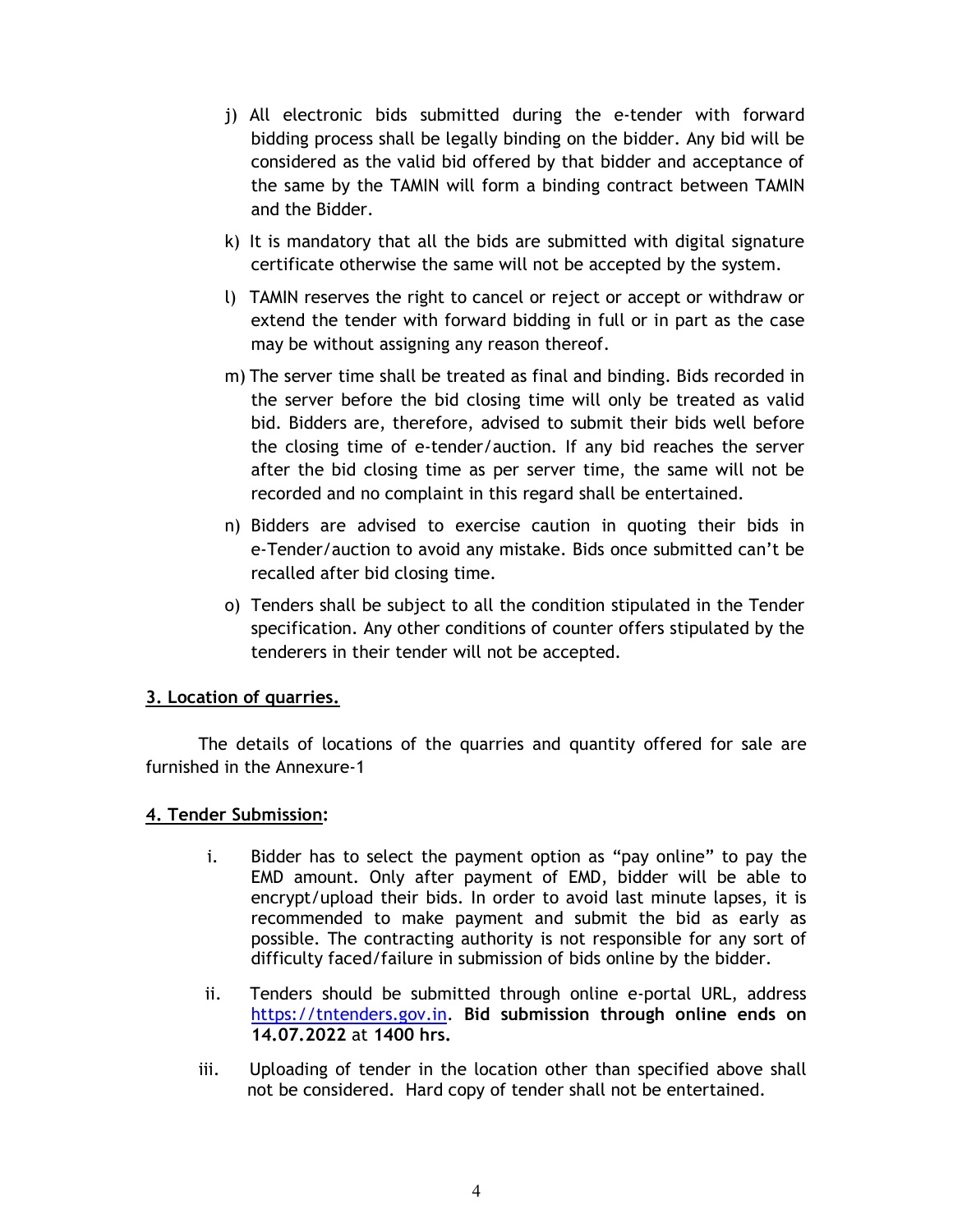#### 5. Tender Opening:

 The tenders will be opened through online at the registered office of the corporation by the committee authorized by the tender accepting authority:

Technical bid: will be opened on 15.07.2022 at 1600 hrs.

Financial bid: The date and time of opening of financial bid will be communicated later to the tenderers through e-tendering portal. For further details please refer clause 12 (A).

#### 6. Formats:

All the tenders should be submitted in the prescribed form and prescribed mode only as per BOQ Annexure – 3 (Financial bid) (Excel downloaded from etender portal). The status of the tenderer should also be furnished in the format available in Annexure-2 (Technical bid) in the prescribed mode.

## 7. Period of Agreement:

The successful tenderer will enter into an agreement with TAMIN and the period of validity of the agreement under normal circumstances will be one year. TAMIN reserves the right to extend the period of validity of the agreement for further period of 3 months at the end of one year as per the provision of The Tamil Nadu transparency in Tender Rules 2000. However this sale tender validity is upto 30.05.2023.

#### 8. Quantity to be supplied:

 The approximate quantity of black and colour dimensional granite blocks for sale is indicated against the quarries in column 5 of Annexure-1 of the document and sizes offered are mentioned in Column 2 of Annexure – 1

#### 9. Specification:

TAMIN will supply dimensional granite blocks from quarry as detailed below:

## A. BLACK AND COLOUR GRANITE:\*

#### Monumental size (Black granite blocks from the quarries):

- i. Blocks having a net volume of less than 0.250 cbm.
- a) Random sizes (Black granite quarries).:\*
- i. Blocks having a net volume of 0.250 0.499 cbm
- ii. Blocks having a net volume of 0.500 –0.999 cbm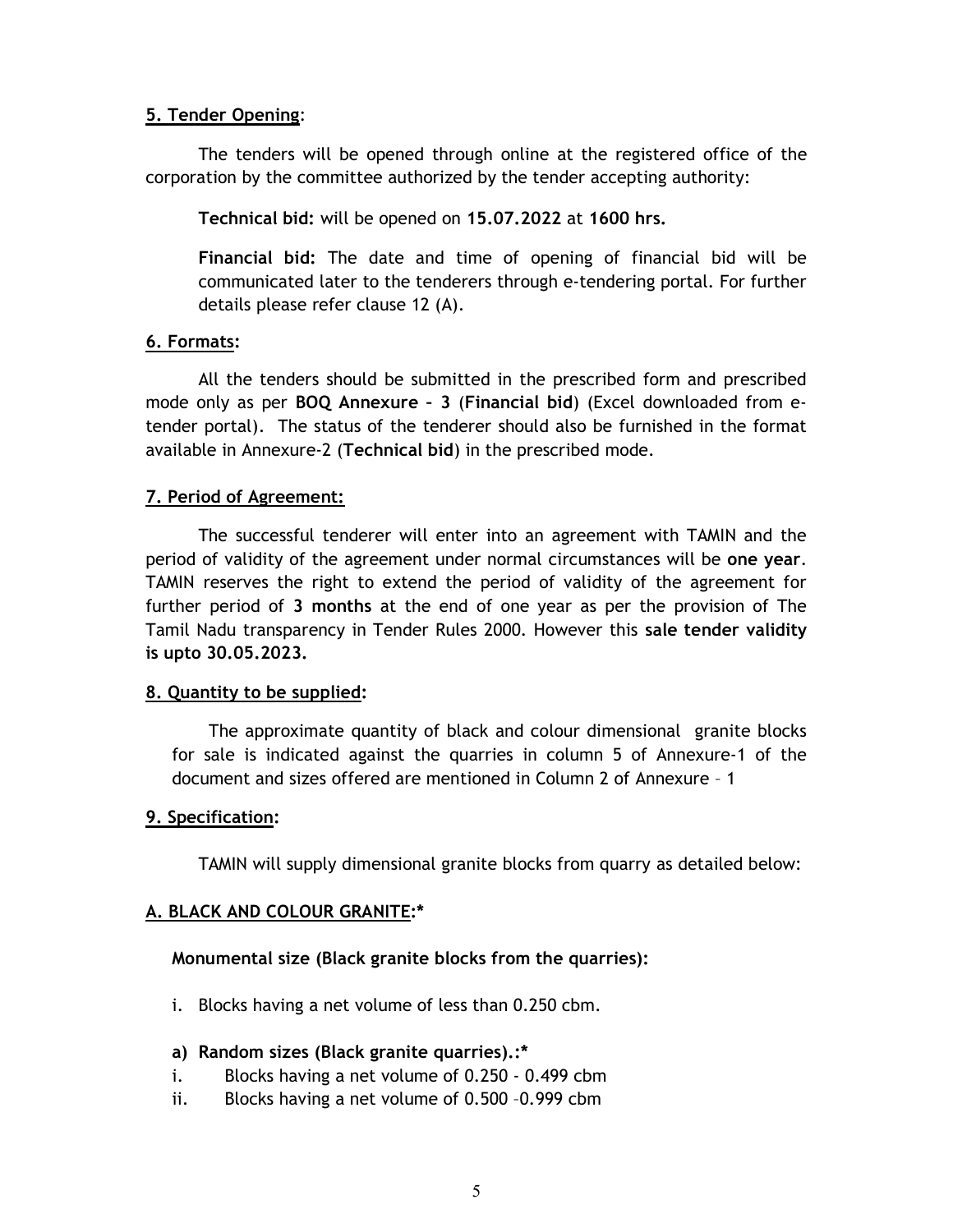- iii. Blocks having a net volume of 1.000 –1.499 cbm
- iv. Blocks having a net volume of 1.500 cbm & up
- v. Blocks having 200cm x 100cm (Gross) above but below 240cm x 120cm
- vi. Blocks having 240 cm x 120 cm (Gross) above but below 280cmx180cm.
- vii. Blocks having 280 cm x 180 cm (Gross) & up super size.

#### b) Random sizes ( Colour Granite blocks from the quarries):\*

- i. Super Size  $-280$  cm  $\times$  180 cm (Gross) & above
- ii. First size  $-240$  cm x 120 cm (Gross) above but below 280 cm x 180 cm
- iii. Second size  $-180$  cm x 60 cm (Gross) above but below 240 cm x 120 cm
- iv. Third size  $-180$  cm  $\times$  60 cm (Gross) below.

\* Separate rate to be quoted for each volume / size from each quarry.

#### B. FREE ALLOWANCE:

5 cm will be allowed on all three dimensions.

#### C. Seigniorage Fee:

- i. The free allowance in measurement as fixed by TAMIN only shall be provided in each dimension of the blocks. However, the tenderer has to bear the actual seigniorage fee as directed by the state government then and there, paid for the blocks to the permit issuing authorities. The way permits will be obtained from the authorities by TAMIN and issued to the tenderer for the transport of blocks. In the case of foreign buyers, advance payment for seigniorage fee will be made by them by means of FIRC remittance of foreign currency in US Dollar. The advance payment for seigniorage fee will be verified for each selection list and balance if any will be collected from the buyers. Any revision in the seigniorage fee, Green fund and TCS by the Government, the tenderer has to bear the revised seigniorage fee/TCS.
- ii. The tenderer has to bear the contribution made to the District Mineral Foundation Trust Fund on seigniorage fees, Green fund and TCS and any other government levy.
- iii. If any revision made by Government on the above items and any other Government levies applicable to that contract period will also be borne by the purchaser.
- iv. TDS under section 194Q  $\odot$  0.1% to be deducted by the purchaser at the time of credit or payment to the seller.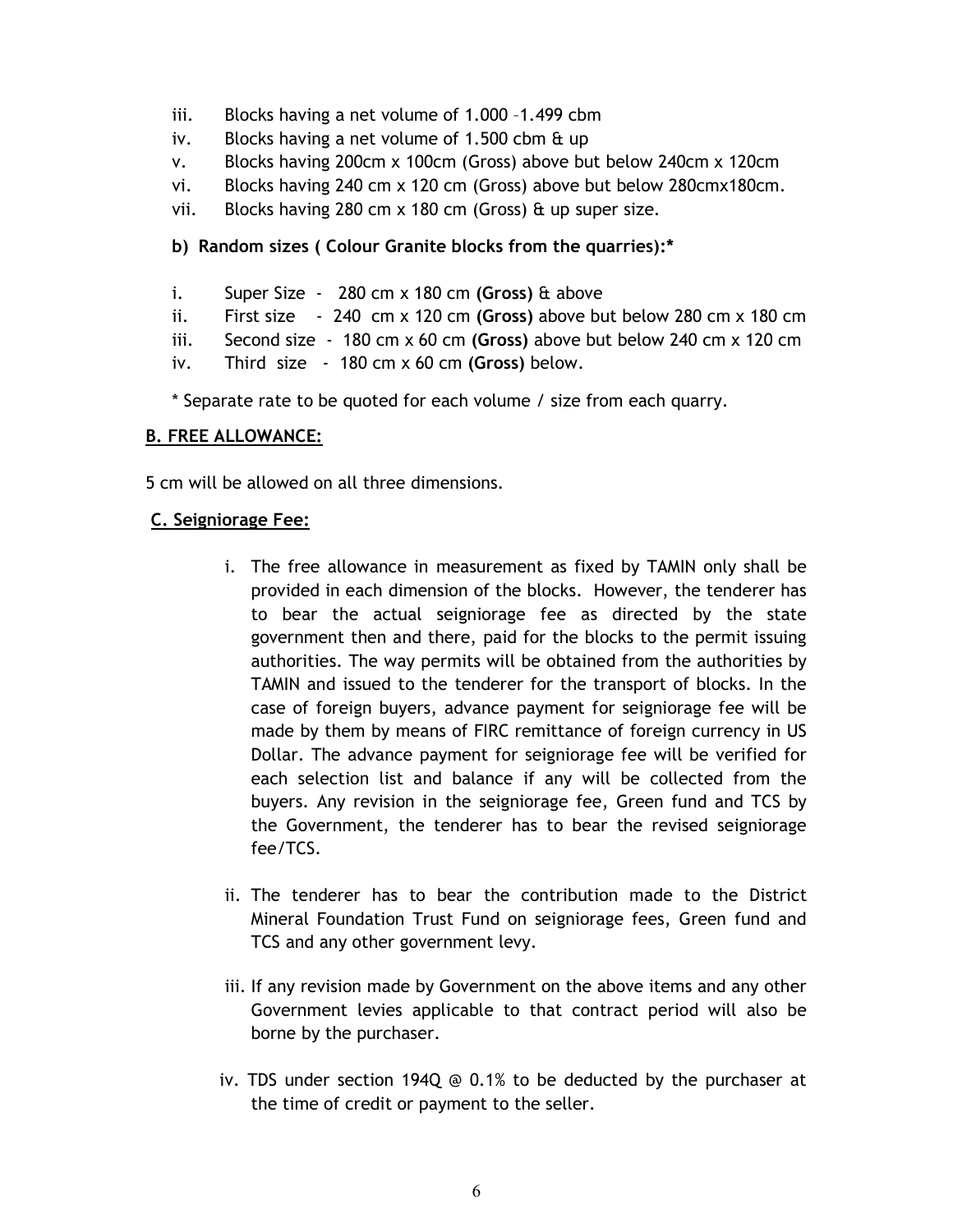v. Under section 206C (1H), the seller will deduct TCS @ 0.1% on sale value if the transaction is exceeded the value mentioned in the Act.

#### 10. Payment :

- i. The successful tenderer shall be permitted to select the blocks available from the quarry without any marking on the blocks and remit the cost of such blocks plus seigniorage fee, DMF, Green fund, GST, loading charges, TCS etc., as applicable within one week from the date of intimation of letter / proforma invoice. Any one of the following modes of remittances may be adopted.
	- $\triangleright$  FIRC (Foreign Inward Remittance Certificate).
	- **EXAMPLE PROPERT**
	- Demand Draft drawn in favour of Tamil Nadu Minerals Limited, Chennai payable at Chennai on any Scheduled Bank.

 If the amount is not remitted within one week from the date of intimation of letter / proforma, TAMIN reserves the right to sell the material to any interested buyers on adhoc / spot order basis. For non- remittance of payment within stipulated time TAMIN can cancel the sale award / proforma invoice and forfeiting the EMD, security deposit / bank guarantee.

- ii. Advance seigniorage fee along with District Mineral Foundation Trust Fund will be verified for each selection list and balance if any, the buyer is liable to remit the same immediately. This seigniorage fee, DMF, TCS and bank charges will be included along with the price and will not be separately exhibited in the Export Invoice.
- iii. The buyer shall arrange to remove the blocks as in clause  $16(b)$ . However, TAMIN reserves its right to stipulate / restrict time limit as and when required. For exports, TAMIN shall arrange for dispatch of blocks to the port.
- iv. No complaint of any nature can be entertained after the selection of blocks by the buyer and such blocks are at the risk of the buyer.
- v. In case of failure to lift the assured quantity by the tender buyer, the quantity will be sold to interested buyers as in Clause 10(i).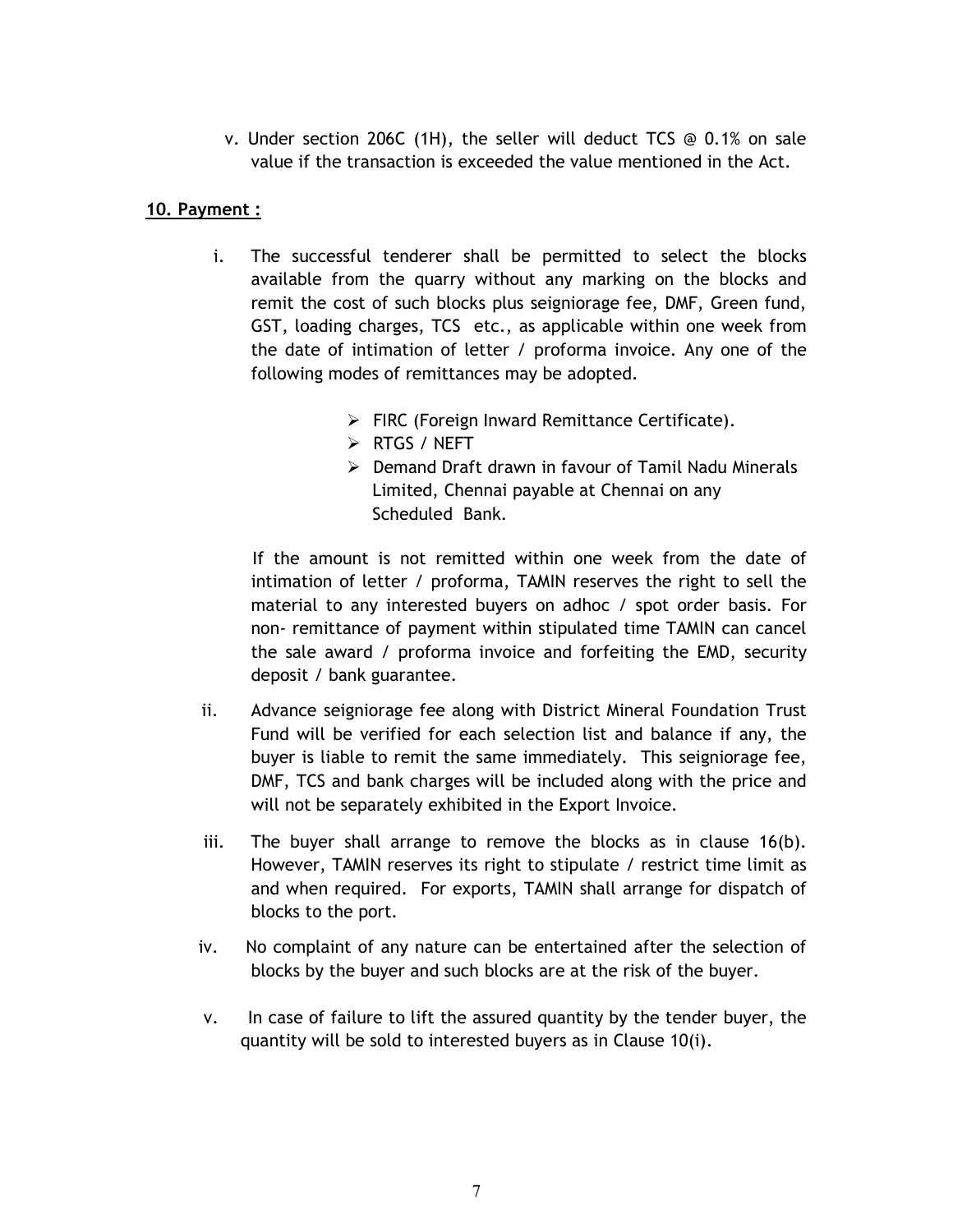- vi. In case of foreign buyers, the value of the Security deposit / Bank guarantee will be worked out based on the exchange rate prevailing on the date of opening of financial bid
- vii. Adhoc / Spot Buyer:
	- a. A sum of Rs.2,00,000/- (Rupees two lakh only) to be deposited by local buyer and USD. 2700 in respect of foreign buyers for each transaction for marking material (Dimensional granite blocks).
	- b. In case of inland buyers who are fixed as spot buyers, the rate in US\$ will be converted into rupee at the RBI Ex-change rate prevailing on the date of fixing spot buyers or the rate prevailing on the date of opening of financial bid whichever is higher.
	- c. H2,H3 tenderers and so on who agrees to match with H1 tender rate will be fixed as second buyer and they will be allotted minimum 20% of the quantity produced. Second buyer has to remit security deposit as prescribed by TAMIN.
	- d. Balance 10% of the quantity will be allotted to adhoc buyers who bids and successful, keeping 105% H1 tenderer rate as base price.
	- e. The adhoc / spot buyer should remit the payment for the quantity intended to purchase as indicated in Clause No.10-vii(a).

## 11. A. Submission of bids:

Tenderers are requested to upload the digitally signed tender documents. Bid documents may be scanned with 100dpi with black and white option which helps in reducing size of the scanned document.

If any clarification is needed from the bidder about the deficiency in his uploaded documents in technical bid he will be asked to provide it through Tamil Nadu Tender portal. The bidder shall upload the requisite clarification/ documents within the time specified failing which tender will be liable for rejection.

## Technical Bid: It shall contain

- a. Audited annual accounts of previous financial year of tender (As indicated in Annexure-2).
- b. Status proof Registration Certificate, 100% EOU certificate, proof of having factory, proof of having Export and Import code Number, etc., as stated in  $1(a)$ -III.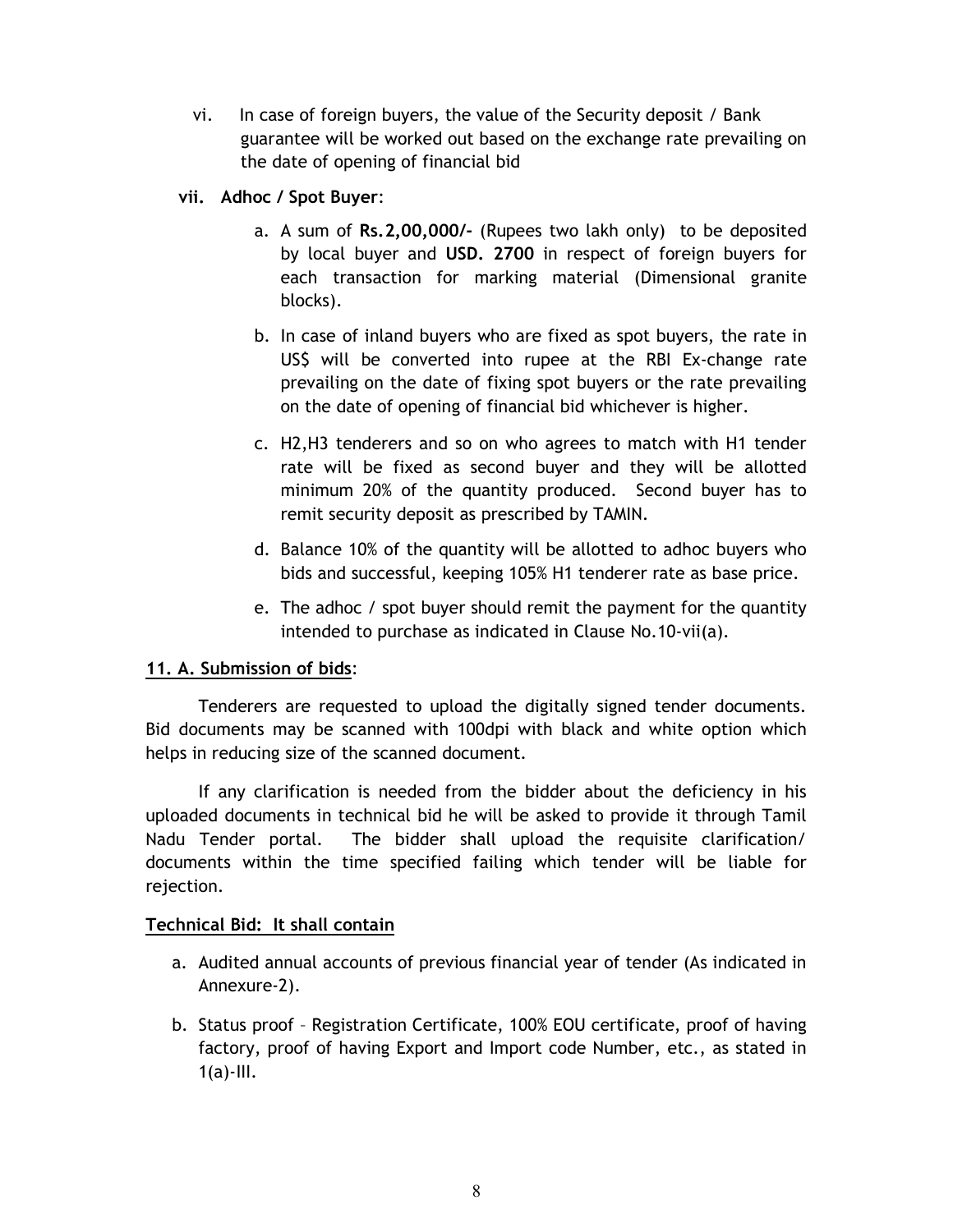- c. Undertaking to the effect that the firm/buyer do not fit into any of the categories mentioned in para 1(b).
- d. Proof of established clientele, financial soundness, ownership / lease of factories, warehouses, stockyard etc.
- e. Annexure 2 (Background of the Tenderer) duly signed in the prescribed format.
- f. A Separate sheet indicating the name of the quarries for which EMD is furnished.

 This will be opened first. The tenderer should specifically mention the quarry's name as mentioned in the Annexure -1 for which EMD remitted. The intimation regarding acceptance/rejection of their bid will be intimated to the tenderers through e-tendering portal.

## Financial Bid –

- a. All rates shall be quoted in the format provided and no other format is acceptable. If the price bid has been given as a standard BOQ format with the tender document, then the same is to be downloaded and to be filled by all the bidders. Bidders are required to download the BOQ file, open it and complete the unprotected cells with their respective financial quotes and other details (such as name of the bidder). No other cells should be changed. Once the details have been completed, the bidder should save it and submit it online, without changing the filename. If the BOQ file is found to be modified by the bidder, the bid will be rejected.
- b. (i). This financial bid will be opened only if the tenderer is qualified to execute the tender as per technical bid.

## (ii). If the tenderer fails to comply with the above conditions, their offers will be totally rejected.

## 11.B. Earnest Money Deposit:

- a. Intending Tenderer should pay an EMD amount as specified in Annexure-1.
- b. Online payment gateway has been enabled for Tamilnadu Minerals Limited, Chennai in TN Tenders Portal. All the payments for the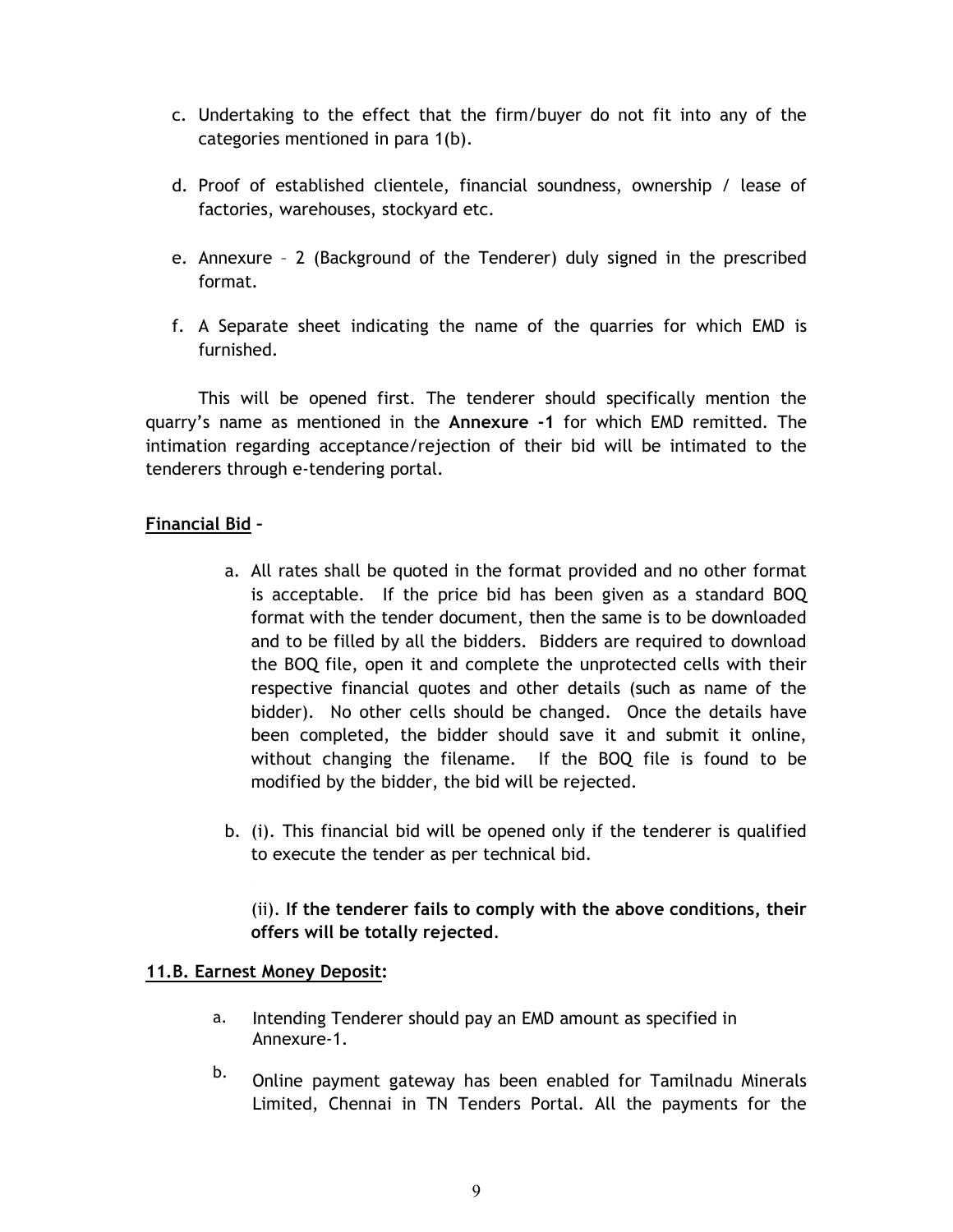tenders will be carried out by bidders only through online payment mode. Bidders shall select the option for payment of EMD as Online [download the PDF document online payment] available from the website https://tntenders.gov.in/ under Announcements (Bidder Manual for Online Payment of Tender related Fees in e Procurement Portal). The Announcements is available in left side of the Home Page. The bidders should follow the Instructions step by step for online payment submission.

- c. The EMD amount should be the exact amount and no excess or less amount should be transferred through online payment gateway. If excess or short, the tender status will be shown as invalid.
- d. The EMD will not carry any interest.
- e. In order to avoid any issues and last minute delay in processing of payment online, bidders should ensure payment of EMD, 72 hours in advance. TAMIN will not be responsible for any sort of difficulties or delay faced by the bidder during submission of bids online, due to local issues.
- f. Any other mode of payment of EMD shall not be accepted.

#### 12. Online payment mode:

i. During online bid submission process, bidder shall select SBI MOPS option and submit the page, to view the terms and conditions page. On further submission, bidder will be re-directed to MOPS gateway, where two options namely SBI and Other Banks will be shown, here, bidder may proceed as follows:

a) SBI Account Holder: Shall click 'SBI' option to view the Net Banking Facility, where they can enter their internet banking credentials and transfer the EMD amount.

b) Other Bank Account Holders: Shall click 'Other Bank' option to view the bank selection page and select their respective bank to proceed with Net banking Facility for payment of EMD.

Note - Bidders using "Other Bank" option under SBI MOPS payment Gateway are advised by SBI to make online payment 72 hours in advance before tender closing time.

- ii. Any transaction charges levied while using any of the above modes of online payment has to be borne by the bidder.
- iii. The bidders will be evaluated only if payment status shows "Success" during bid opening. It is necessary to click on "Freeze bid" link/icon to complete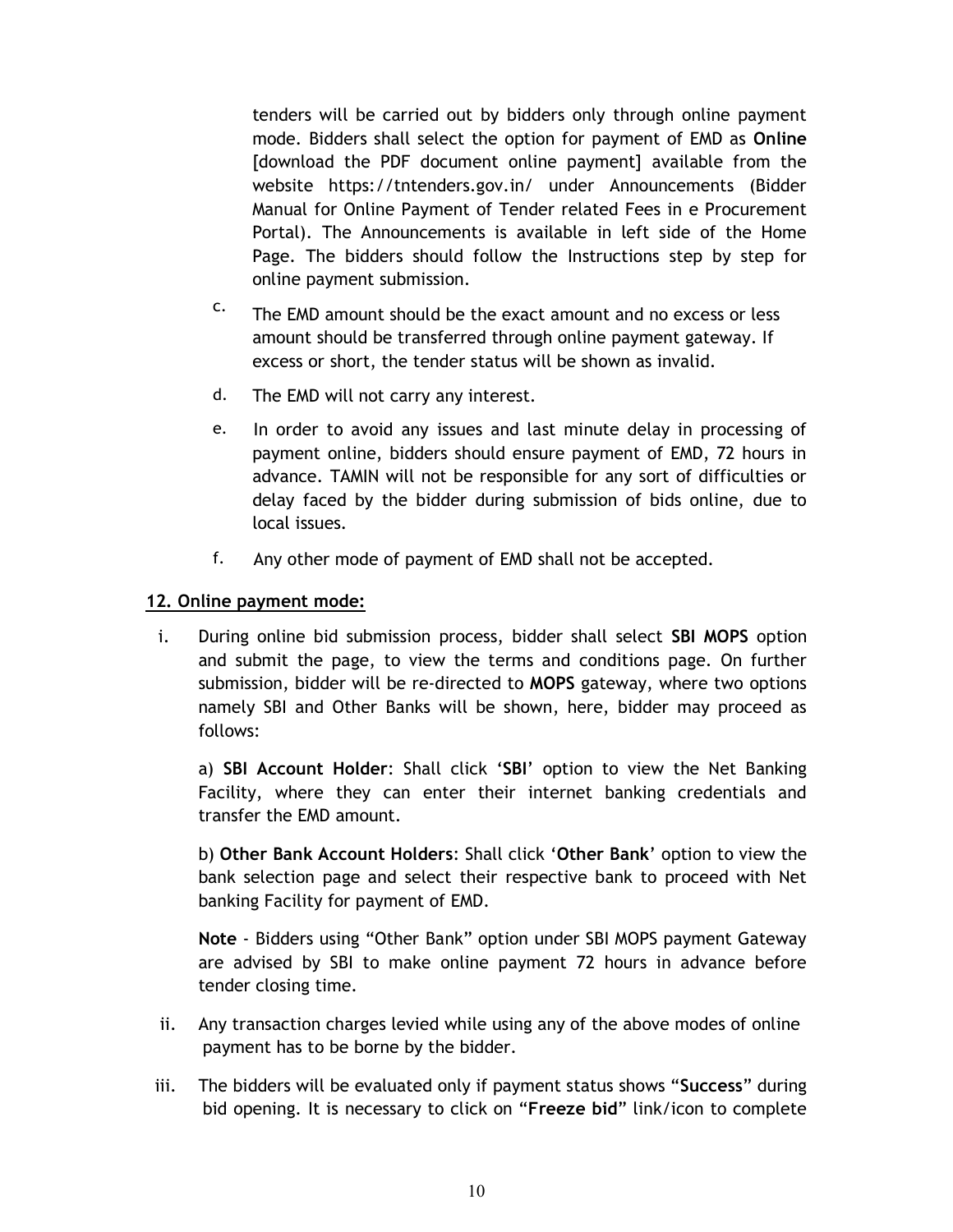the process of bid submission, otherwise the bid will not get submitted online and same shall not be available for viewing/opening during technical bid opening.

#### 13. Refund of EMD of unsuccessful bidders:

The EMD paid by the bidder will automatically be deposited in the "Pooling Account" of the State Govt. only and not in TAMIN's account. Hence refund process will be initiated automatically, once the bid is rejected by TAMIN during technical / financial evaluation and TAMIN is no way responsible for refund of EMD of the unsuccessful bidders.

## 14. Security Deposit:

- i. The successful tenderer should pay a sum equivalent to 10% of the total value of the contract as security deposit for each quarry in the form of Demand draft drawn on any scheduled bank in favour of TAMIL NADU MINERALS LIMITED, payable at Chennai or in the form of irrevocable Bank guarantee and execute an agreement in prescribed form towards the fulfillment of this contract within 21 days from the date of sale award.
- ii. The Bank guarantee should be kept in force and alive, during the entire term of the contract period and also for a period of six months beyond the tenure of contract to enable TAMIN to work out its rights, in the event of any necessity arises for them.
- iii. TAMIN reserves the right to cancel the sale award or allot the material to other parties if the security deposit is not deposited within 21 days and the agreement is not executed within 30 days period. The security deposit will not bear any interest. In case of breach of contract, the security deposit will be forfeited to TAMIN. After successful completion of the contract the security deposit will be refunded. If the successful tenderer drags TAMIN for any litigation, the expenses incurred would be deducted from this amount.

## 15. Inspection of materials:

a. The successful tenderers shall make their own arrangements at their own cost to inspect the materials at quarries and any rejection of the materials shall be effected at the quarry itself. The inspecting authority shall make sufficient indication on all three sides of the materials in proof of inspection after making payment as in clause 10(iv). In case of any dispute that may arise with regard to colour, cracks, mineral segregation etc. in the blocks, the decision of the Managing Director shall be final.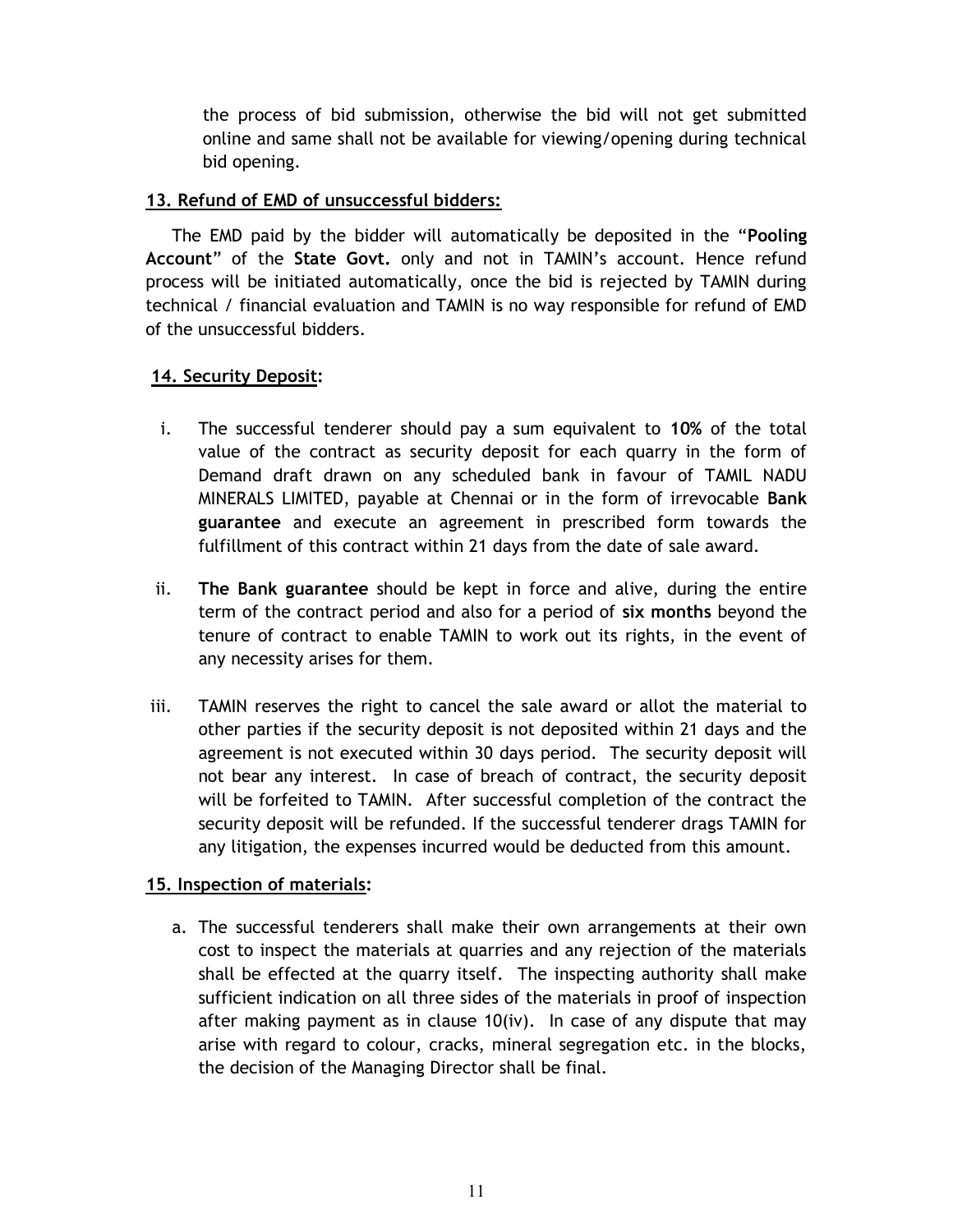b. Tenderers shall visit the quarry of interest and assess the quarries and quote with reference to the quarry materials and it is binding on the tenderers. Claim on colour variation will not be accepted subsequently as a cause for rejections.

# 16. Shipment / Delivery:

- a. In respect of export sales shipment will be made in break bulk by regular Liner Vessels or Chartered Vessels. Booking and reserving of required shipping space for materials will be done by TAMIN. TAMIN shall inform the successful tenderer the details of shipment after despatch of cargo, extension of shipping period upto three months or more as required by TAMIN shall be allowed. Freight Insurance shall be made by the buyer to cover against any loss or damage in transit.
- b. In respect of Inland sales, loading and transportation of approved Blocks from quarry site should be arranged by Inland buyers. If loading of blocks required, a sum of Rs.1000/- per  $M<sup>3</sup>$  will be collected as loading charges. In case, the blocks are not removed from the quarry site within 20 days from the date of permit, the demurrage charge at Rs.100/- per day will be charged for the first 15 days and there after Rs.200/- per day will be charged for next 15 days. If there is no response even after the completion of the above days, the invoice will be cancelled and amount remitted for sale will be forfeited. TAMIN shall not be made responsible for any damage or loss of the blocks beyond the above period.
- c. All the approved / invoiced blocks will have to be removed from quarry before expiry of E.C (Environmental Clearance) period of the quarry. Otherwise, the amount remitted for the quantity will not be refunded.

## 17. Defaulter Clause:

- a. Successful bidder has to make payment within the time stipulated in the sale award from the date of proforma invoice.
- b. If no payment is received, successful bidder will be issued warning letter on the next day of expiry of time given for remittance (system generated) so as to make payment within 7 days from issue of warning letter.
- c. If no response for warning letter,  $8<sup>th</sup>$  day from warning letter, show cause notice (system generated) will be issued with 15 days to respond.
- d. Inspite of above warning and show cause notice, if there is non-compliance, the sale award will be considered for cancellation and the firm will be debarred from participating in future tenders for the period of two years based on the merit of the case.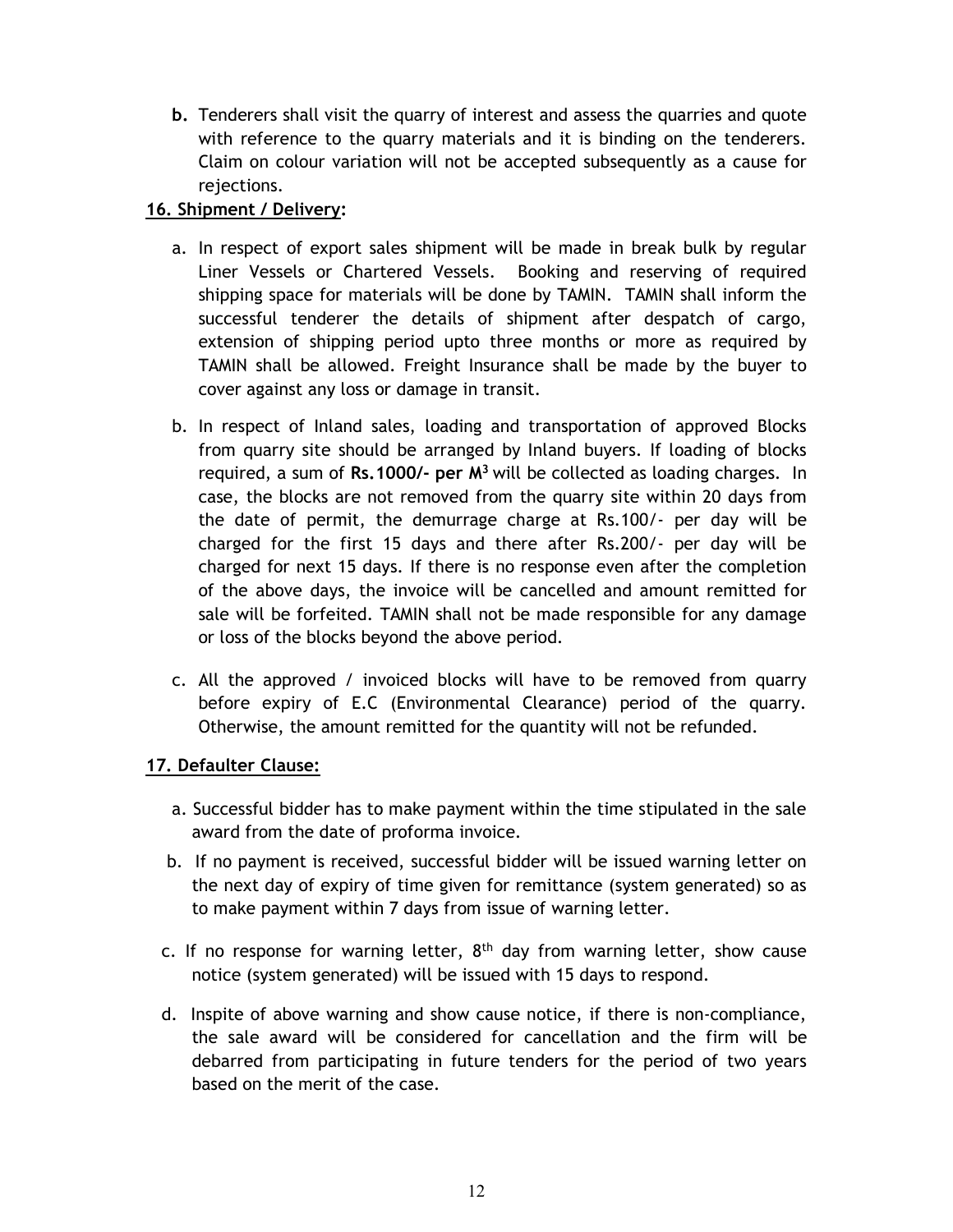#### 18. Force Majeure Clause:

 Delivery is agreed upon in good faith and TAMIN shall not be liable for damage or otherwise for failure to carry out the obligation which may be occasioned by ACT OF GOD, war, civil disturbances, disorders, strikes for want of Labour, Act or Regulations of Government Authorities or Agencies, the rulings by the Judicial authorities or similar circumstances beyond their control.

#### 19. Arbitration:

Any dispute or difference whatsoever arising between the parties out of or relating to the construction meaning and operation or effect of this contract or the breach thereof shall be settled by Arbitration, if both parties agree for in accordance with the Arbitration and Conciliation Act, 1996 and the Award made in pursuance thereof shall be binding on the parties. The venue of Arbitration shall be Chennai and the language is English.

#### 20. Court Jurisdiction:

The courts situated within Chennai alone shall have jurisdiction to decide all disputes and claims that may arise between the parties.

#### 21. Assignment:

The contract is not assignable on either side.

#### 22. Insurance:

It shall be the responsibility of the successful foreign tenderer once the materials are put on board the vessel to insure the materials as the rates are accepted on FOB Chennai.

#### 23. Criteria for considering the Tender offers:

The tender will be decided based on: -

- i. Eligibility to participate as per tender conditions  $1(a) \& 1(b)$ .
- ii. Quantity proposed to be purchased vide Tender condition  $1(a)$  V (a & b).
- iii. Past business relationship with TAMIN.
- iv. FOB rates will be compared with Ex-quarry rates received in the tender after deducting the Transport charges, Shunting & Loading charges if any, C & F charges and applicable tax and duties from FOB rates as in annexure- 4. FOB rates will be converted into INR at the exchange rate prevailing on the date of opening of financial bid.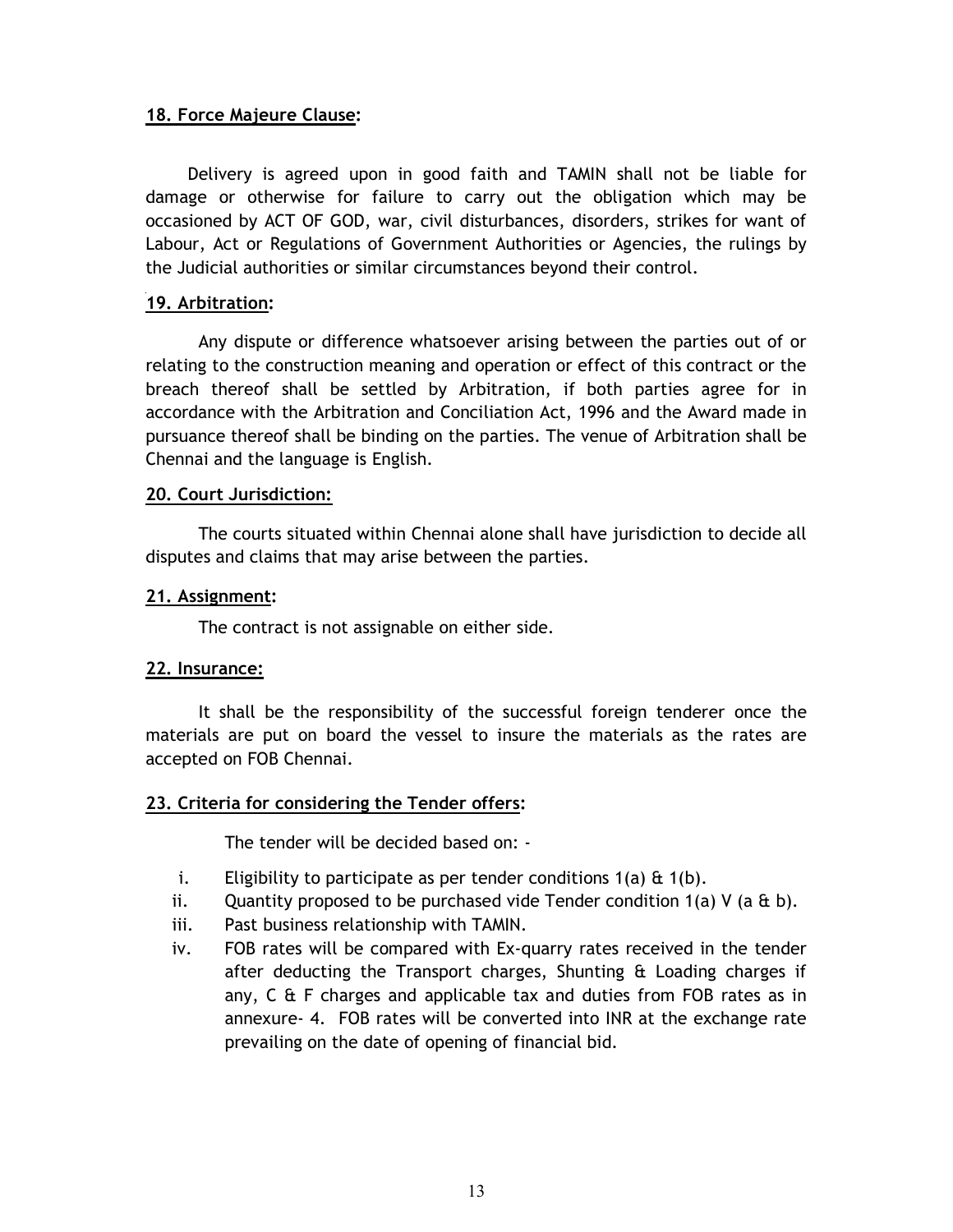## 24. Validity of the offer:

The rates shall be submitted in the prescribed form as in annexure-3. All columns duly filled in properly. Rates offered shall specify the amount per cubic meter only both in figures & words and rates shall not be altered. The rates quoted should be valid for acceptance for a period of 90 days from the date of opening of tender.

## 25. Track the website:

Intending tenderers are advised to visit the TAMIN website: www.tamingranites.com and https://tntenders.gov.in regularly till closing date of submission of tender for any corrigendum / addendum / amendment.

## 26. Discretion:

- a. TAMIN reserves the right to sell part of its products to others also, in the manner, as it likes to the advantage of the Company.
- b. TAMIN shall have the right to divert part / whole of the produced blocks at any time during the currency of the contract irrespective of the size specifications, to its cutting and polishing unit, "TAMIN GRANITES Tile Plant", at Madhepalli or TAMIN Granites Plant, Melur and mini tile units of TAMIN for processing and selling to any buyer or to direct export.
- c. The tender accepting authority, Tamil Nadu Minerals Limited reserves the right of rejection / cancellation of all or any of the tenders without assigning any reason thereof or split up the tender as he deems fit.
- d. The tender accepting authority, TAMIN reserves the right to cancel the bid even after acceptance or during performance of the contract.
- e. The tender accepting authority reserves the right to alter/modify any of the above tender conditions before the award of the contract in the interest of the corporation.
- f. TAMIN reserves the right to insist the successful tenderer to take other size blocks (other than sale award issued) in order to achieve sales turn over.

# 27. General:

a. In the event of any dispute between TAMIN and the successful tenderer, TAMIN reserves its right to stop the supply irrespective of the quantity so far supplied and the matter would be referred to the Indian Arbitration Council and during the said dispute the successful tenderer has no right for the specific performance of the contract nor he will be entitled for any damages or any action against TAMIN. The successful tenderer specifically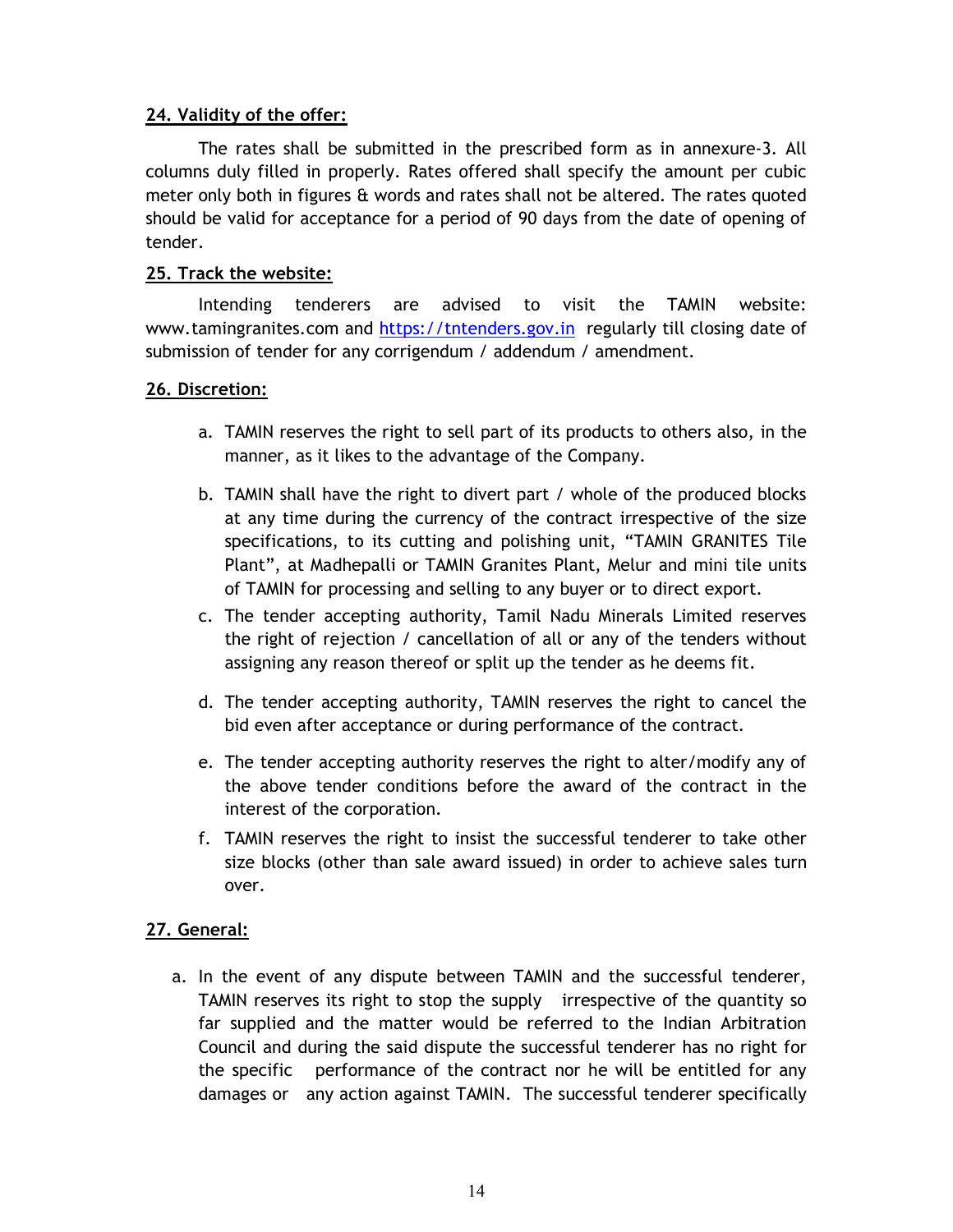agrees that in respect of any dispute arising out of this contract, he will not pray for any interim order or restraint order against TAMIN in any judicial forum.

- b. If the successful tenderer has got any trade representative, the said representative will be utilized only for the purpose of trading activity and NOT as the representative of the successful tenderer in the arbitration proceedings or in the court proceedings or in respect of any matter other than the act of mere representative in the inspection of materials and other allied subjects and the said agent will not have any right to represent the tenderer either to commence or to continue or to participate in any dispute or litigation that may arise between the tenderer and TAMIN.
- c. The agreement on Non-Judicial stamp paper to a value of not less than Rs. 50/- incorporating the above conditions has to be executed by the successful tenderers or authorized person with passport size photo and proof of identity such as ration card / pan card etc., with power of attorney duly notarized with two witnesses to execute the agreement within 30 days from the date of sale award issued. The draft agreement will be prepared by TAMIN and sent separately after finalization of tender.

## GENERAL MANAGER (FINANCE)

For any technical assistance with regard to e-tendering the bidders may contact the following person on all working days:-

The Deputy Manager (Computers), Tamil Nadu Minerals Limited, Chennai – 600 005

Phone No:044-28550676 E-mail ID: stubert@tamingranites.com.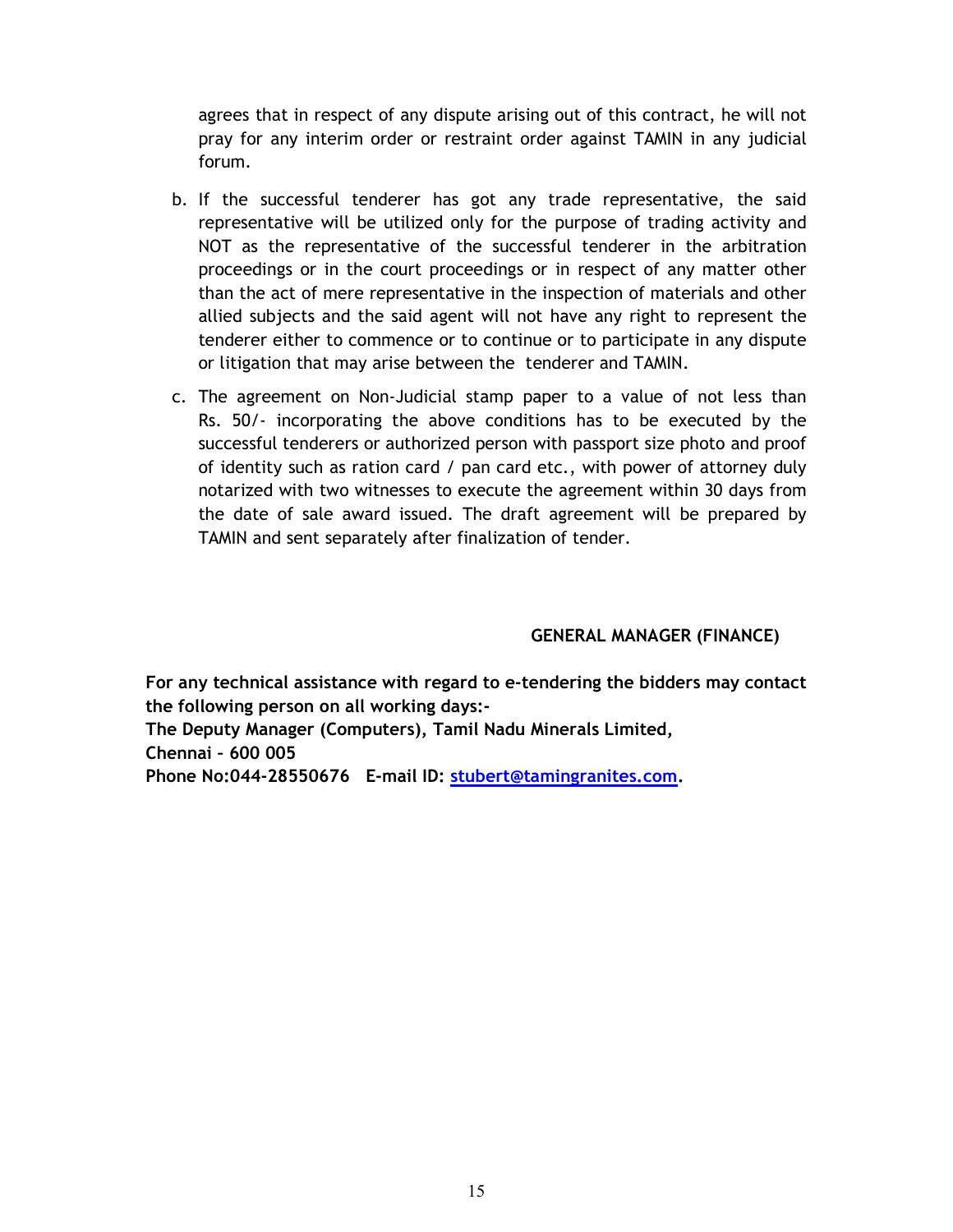#### ANNEXURE – 1

#### TENDER NO.439/EX-1/2022 DATED:09.06.2022

#### DETAILS OF THE LOCATION OF GRANITE QUARRIES AND QUANTITY OFFERED FOR SALE IN THE TENDER

| <b>SI</b><br>No        | <b>Location of the Granite</b><br><b>Quarries</b>       | <b>Commercial</b><br><b>Name</b> | <b>District</b>         | Quantity<br>offered in<br><b>CBM</b><br>(Approx)<br>per annum | Quality | <b>EMD</b><br>(Rs.) |
|------------------------|---------------------------------------------------------|----------------------------------|-------------------------|---------------------------------------------------------------|---------|---------------------|
| 1                      | $\overline{2}$                                          | $\overline{\mathbf{3}}$          | $\overline{\mathbf{4}}$ | 5                                                             | 6       | $\overline{7}$      |
|                        | <b>BLACK GRANITE:</b>                                   |                                  |                         |                                                               |         |                     |
| 1                      | Kodakkal 1193/1<br>(Ext:24.00.0 Ha)<br><b>All Sizes</b> | G-15 Black                       | Vellore                 | 900                                                           | Single  | $1,18,000/-$        |
| $\overline{2}$         | Rendadi **<br><b>All Sizes</b>                          | G-15 Black                       | Vellore                 | 1200                                                          | Single  | $1,18,000/-$        |
| <b>COLOUR GRANITE:</b> |                                                         |                                  |                         |                                                               |         |                     |
|                        | Naganoor 120<br><b>All Sizes</b>                        | Columbu<br>Jubrana               | Karur                   | 1200                                                          | Single  | 1,18,000/           |
| $2^{\circ}$            | Thogamalai 276/2(Main) *<br><b>All Sizes</b>            | Columbu<br>Jubrana               | Karur                   | 1200                                                          | Single  | 1,18,000/           |

\* Non-operation now. Likely to be recommenced.

\*\* EC is likely to be obtained shortly.

GENERAL MANAGER (FINANCE)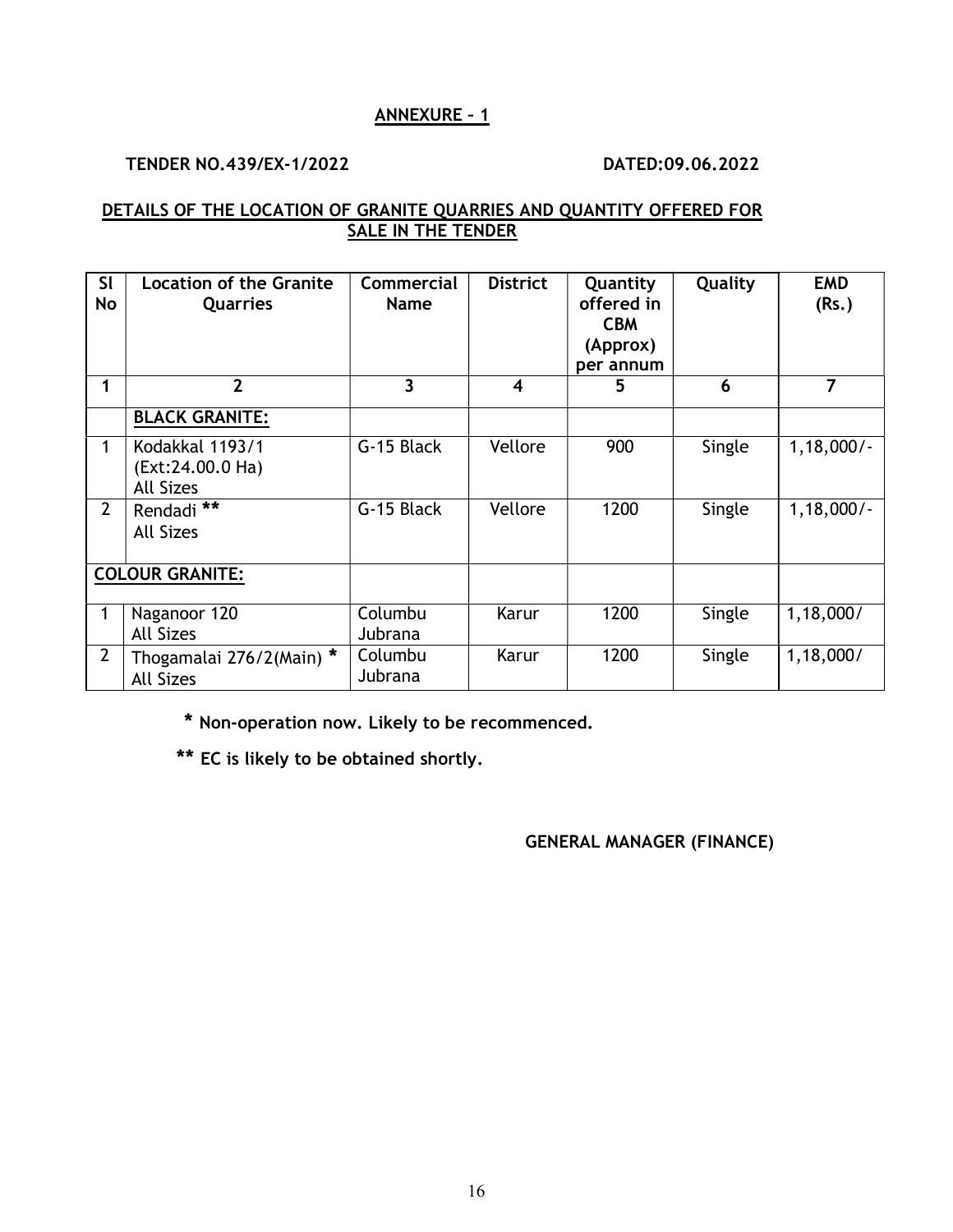# TAMIL NADU MINERALS LIMITED, CHENNAI -600 005.

## e- Tender No.439/EX-1/2022 Dated:09.06.2022

'n

# ANNEXURE -2 Background of the tenderer

| 1. | Name and full postal address of the party<br>with telephone / fax Nos. / email id. |                                                                     |        |
|----|------------------------------------------------------------------------------------|---------------------------------------------------------------------|--------|
| 2. | (i) Constitution of the Company:                                                   | Private / Public limited company /<br>Partnership / Proprietorship. |        |
|    | (ii) Year of establishment:                                                        |                                                                     |        |
|    | (iii) GST No:                                                                      |                                                                     |        |
|    | (iv) PAN No:                                                                       |                                                                     |        |
|    | * Whether:                                                                         |                                                                     |        |
| 3. | i.<br>SSI (Permanent/Provisional)                                                  |                                                                     |        |
|    | <b>Granite Factory</b><br>ii.                                                      |                                                                     |        |
|    | <b>100% EOU</b><br>iii.                                                            |                                                                     |        |
|    | Buyer from foreign country<br>iv.                                                  |                                                                     |        |
|    | <b>Exporters</b><br>٧.<br>* Copy to be enclosed                                    |                                                                     |        |
| 4. | Authorized and paid up capital of the:                                             |                                                                     |        |
|    | Company.                                                                           |                                                                     |        |
| 5. | Total turnover and net profit during the                                           | Turnover                                                            | Profit |
|    | previous financial year of Tender                                                  |                                                                     |        |
|    | (Rs. in crores) / (USD)                                                            |                                                                     |        |
|    | (copy of Audited annual accounts                                                   |                                                                     |        |
|    | statement to be enclosed)                                                          |                                                                     |        |
|    |                                                                                    |                                                                     |        |
|    |                                                                                    |                                                                     |        |
| 6. | Permanent address for communication                                                |                                                                     |        |
| 7. | The name and designation of person:                                                |                                                                     |        |
|    | Who could be contacted for any details /                                           |                                                                     |        |
|    | clarification with mobile no & mail id                                             |                                                                     |        |
| 8. | Bankers reference if any:                                                          |                                                                     |        |
|    |                                                                                    |                                                                     |        |
| 9. | Line of business actives                                                           |                                                                     |        |
|    | Manufacturing<br>(i)                                                               |                                                                     |        |
|    | (i)<br>Mining                                                                      |                                                                     |        |
|    |                                                                                    |                                                                     |        |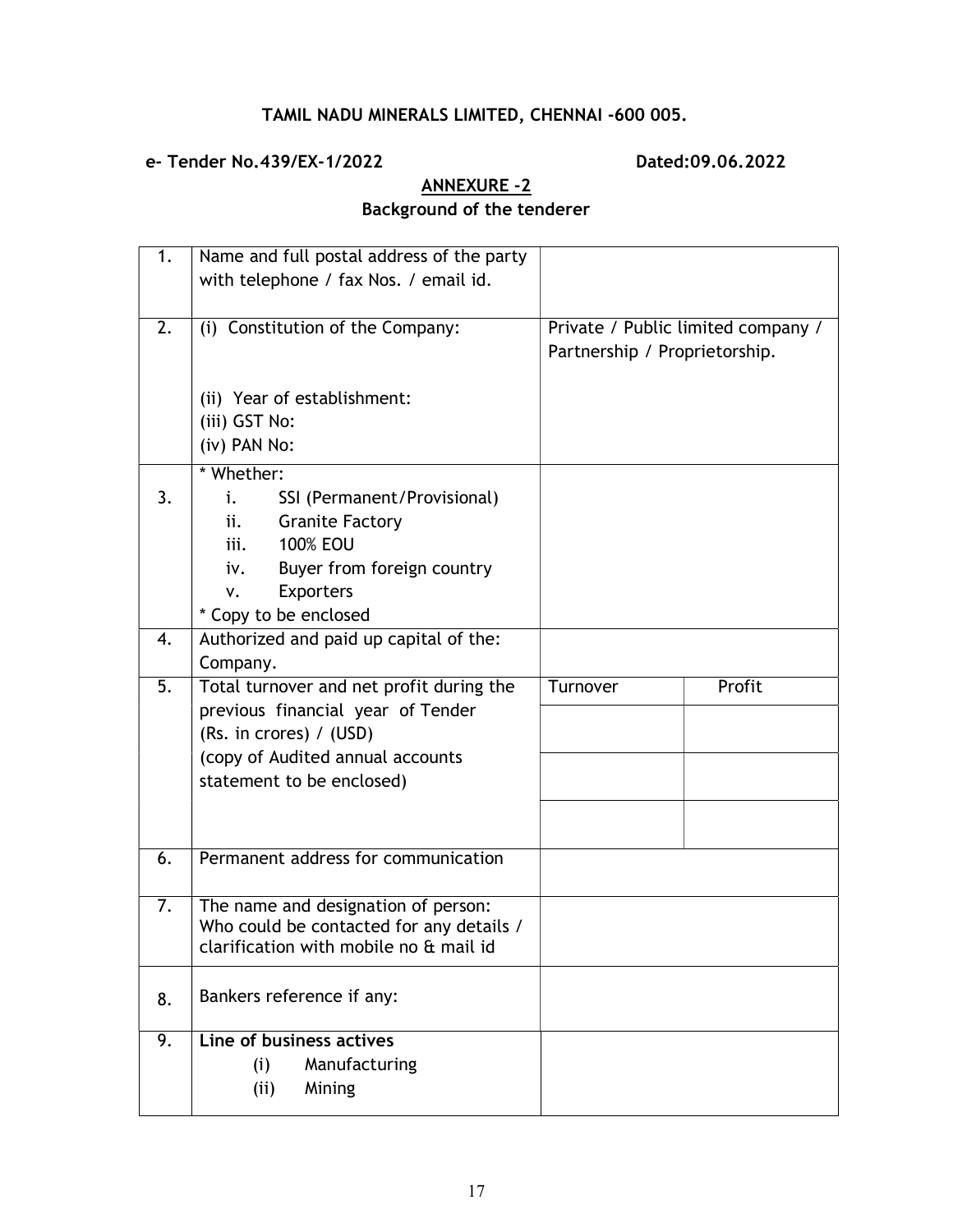| 10. | Write up about your company's              |  |
|-----|--------------------------------------------|--|
|     | Background.                                |  |
|     |                                            |  |
| 11. | Quarry / Quarries intended to be quoted    |  |
|     |                                            |  |
|     | (Please see Tender Condition No. 1(a) viii |  |
|     | $(a \& b)$                                 |  |
| 12. | Off-take per month assured to be taken     |  |
|     | from each of them. (Minimum 70%)           |  |
|     |                                            |  |
|     | (Please see Tender Condition No. 1(a) viii |  |
|     | $(a \& b)$                                 |  |
| 13. | The basis for the assurance contained in   |  |
|     | column 11 above such as clientele,         |  |
|     | existence of factories, warehouses,        |  |
|     | stockyards etc., together with             |  |
|     | documentary proof.                         |  |
|     |                                            |  |
| 14. | Any other relevant particulars:            |  |

#### DECLARATION:

We do hereby declare that the particulars furnished above are correct and we are ready to furnish any other details as may be required by Tamil Nadu Minerals Limited. We also declare that we will abide by all the terms and conditions of the tender.

Name and designation Signature with office seal of the authorized signatory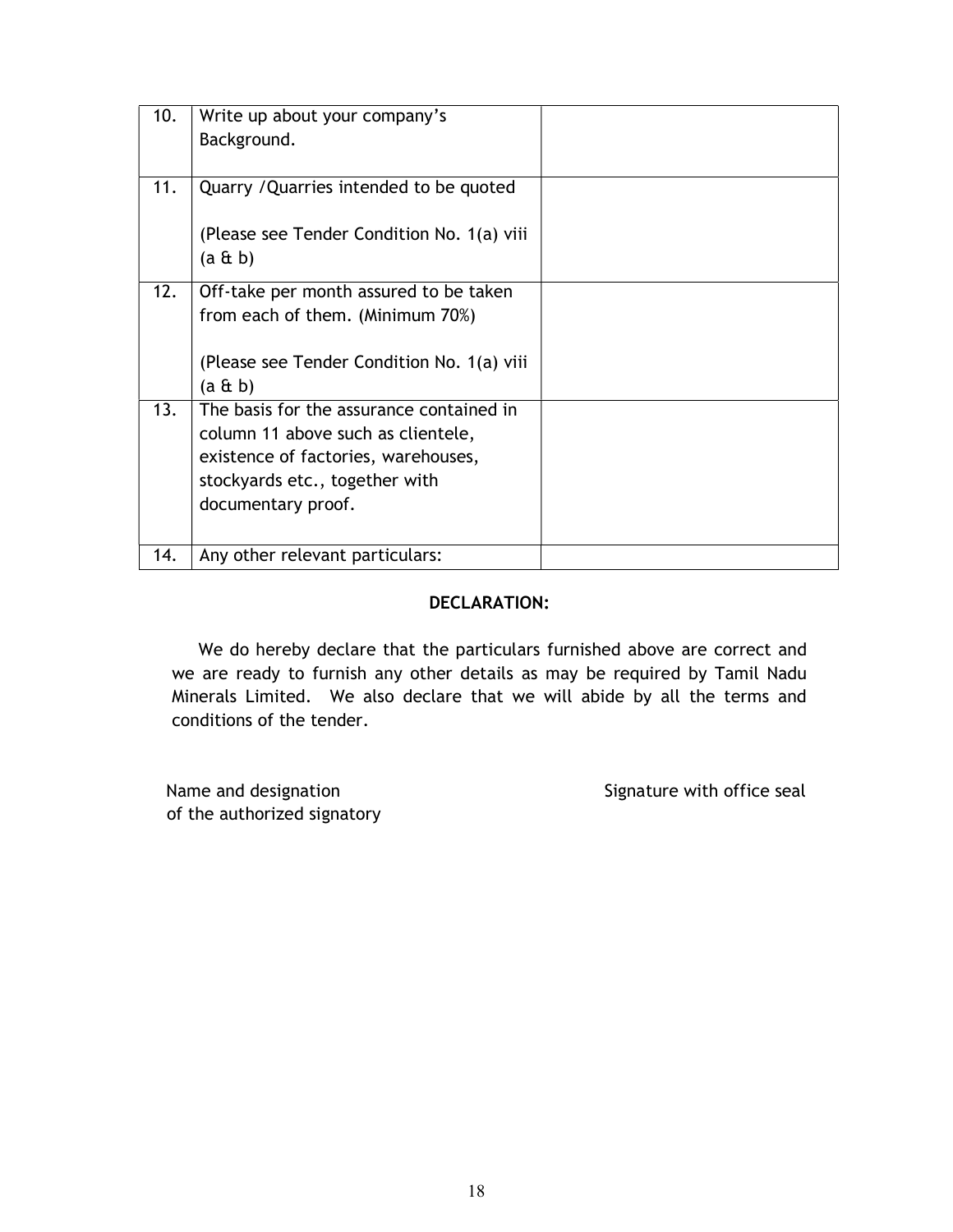# ANNEXURE- 3 BOQ To be downloaded from the e- tender portal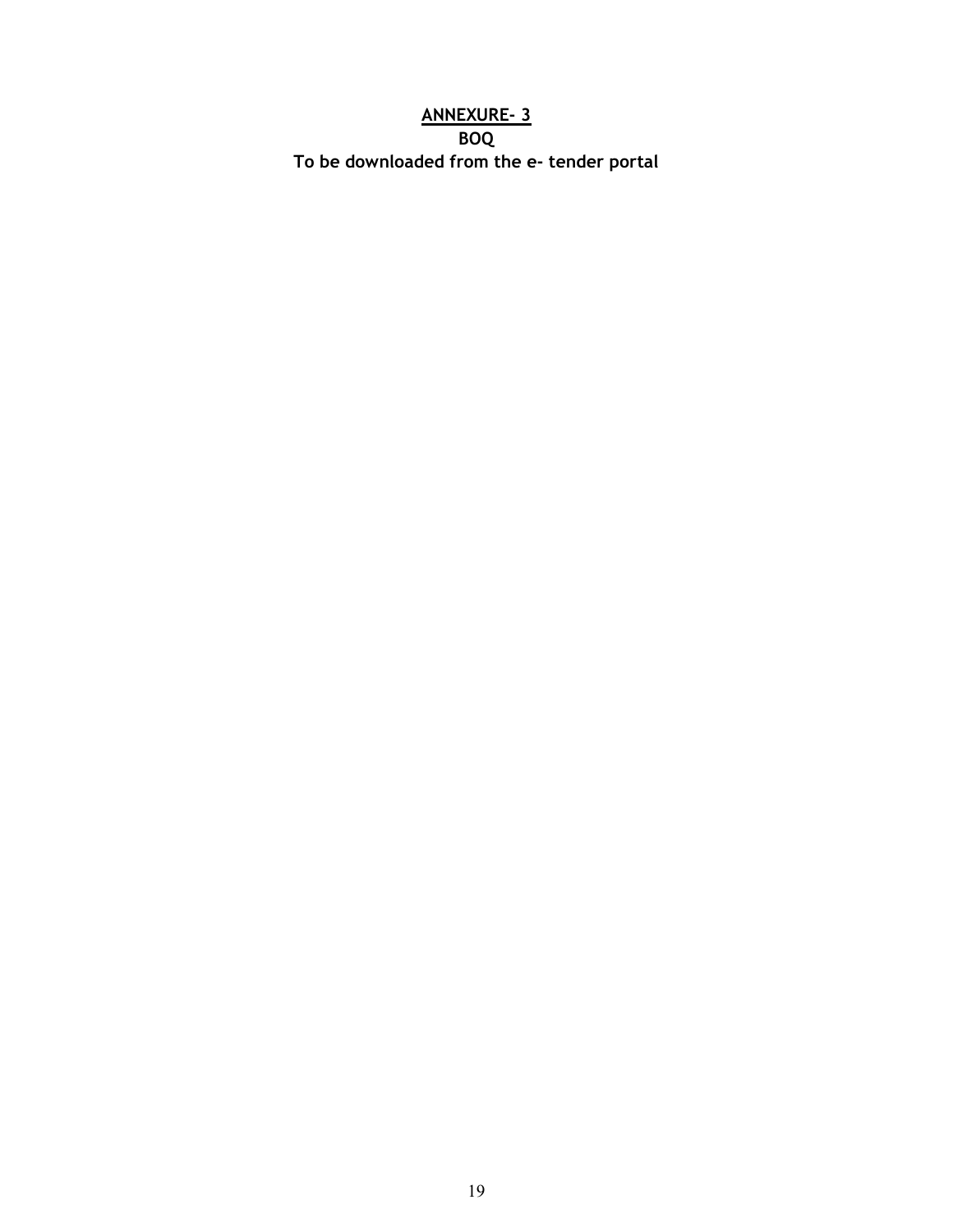#### ANNEXURE - 4

#### TAMIL NADU MINERALS LIMITED, CHENNAI-600 005.

Tender No.439/EX-1/2022

Dated.09.06.2022

Statement showing the details of Transport, Loading and C & F charges for the conversion of FOB – Chennai Price and Ex-quarry price (In Rupees)

| SI.No                 | <b>Description</b>               | Villupuram | <b>Trichy</b> |
|-----------------------|----------------------------------|------------|---------------|
|                       | <b>Transport charges</b>         | 3750       | 7932          |
| $\mathbf{2}^{\prime}$ | GST @ 5% on<br>Transport charges | 188        | 397           |
| 3                     | Loading charges                  | 1000       | 1000          |
| $\overline{4}$        | $C$ & F charges                  | 3266       | 3266          |
|                       | Total                            | 8204       | 12595         |

#### GENERAL MANAGER (FINANCE)